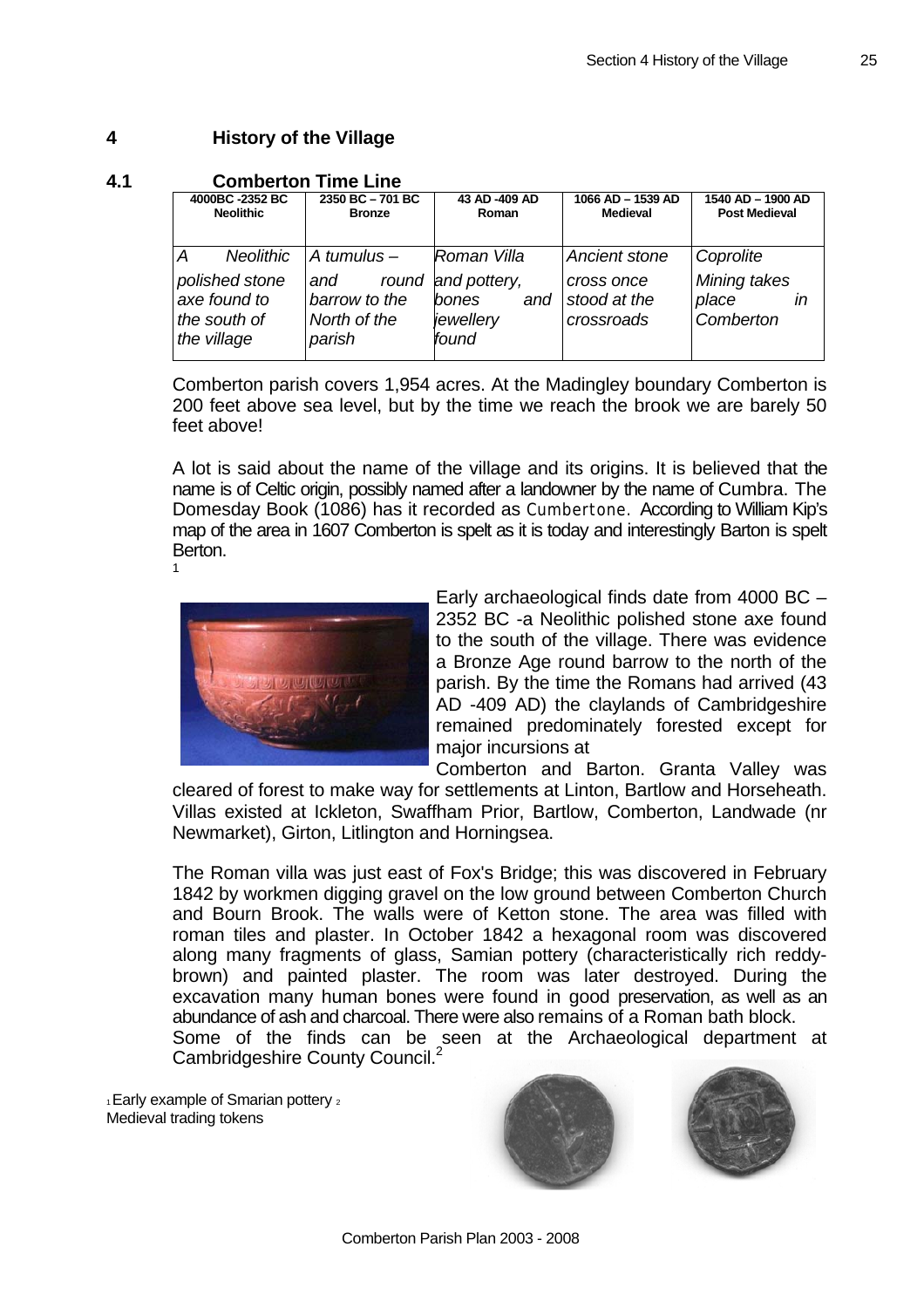The Romans also used the track, which runs on the ridge from Barton passing Comberton church on its way to Ermine Street at Caxton, Millhill Way to the west and the Great and Little Hodge Way to Barton.

By the Norman Conquest (1066), Comberton was a Manor belonging to the Crown, with nine freemen.

## **4.2 The Manors of the village**

After the Norman Conquest, the village was divided into separate manors. The largest, in Green End, remaining part of the Royal estates until 1177, when Henry II gave it to Esveillard de Seissum in return for keeping the royal falcons and a retriever. He held it until 1195. Nicholas Mucenbote occupied it from 1196 until 1200. In 1200 King John granted it to John Merk. He was to keep two lanner falcons and one retriever, trained to catch herons from Michaelmas (September 29<sup>th</sup>) to Candlemas (February  $2^{nd}$ ) at the Kings costs.





The Merk's held it until 1364, when it passed to Sir Henry

Green, Chief Justice of the King's Bench, after whom the manor became known. His son Henry was beheaded in 1399 and the lands forfeited to the Crown, as he was found to be one of Richard II's evil counsellors. Henry IV restored the manor to Ralph Green, the eldest son and the manor stayed in the family until 1505 when it was divided between three surviving sisters. Each share then passed through various owners until the middle of the nineteenth century, when it was again re-united. Of this Manor only the moat remains, opposite the doctor's surgery.

3

The second manor (Berdlines, also known as Birdlines,

Birdling and <sup>4</sup> Burdelins) was granted to Picot, the Sheriff of Bourn Castle. After his death it passed to his son Robert, who was accused of plotting against Henry I and had to flee the country. The lands were confiscated and later granted to Pain Peverel. (The distinguished Norman knight who acted as Robert's standardbearer on the First Crusade, and who upon his return was granted a barony in England by Henry I, and became patron of Barnwell priory.)

By 1300 the Manor was held by the Burdeley's family until passing by marriage to the Chamber's of Epping. In 1514 Burdeley's manor was sold to

<sub>3</sub> Lanner falcon 4 Henry II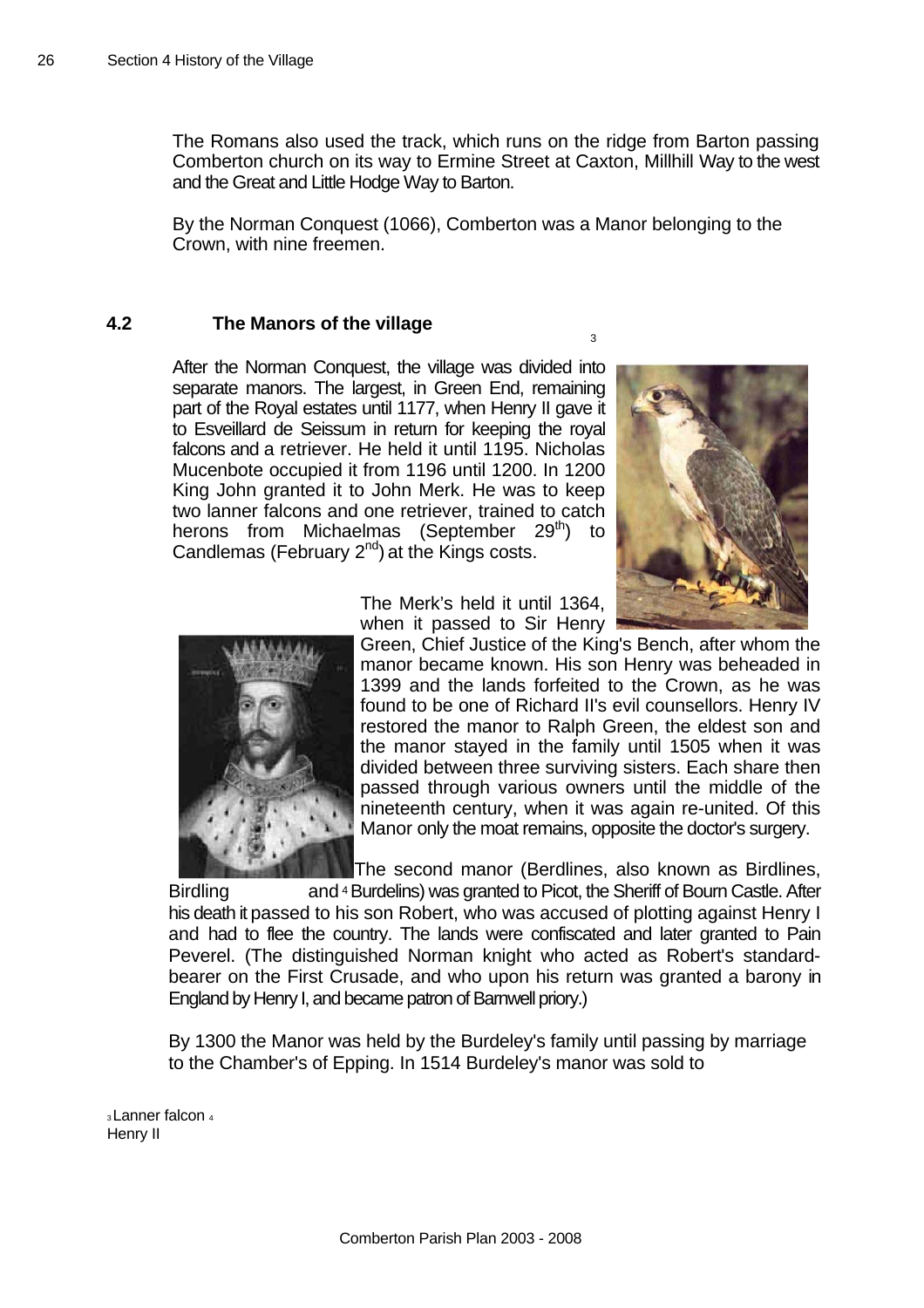the Bishop of Winchester, who included it in the endowment of the Savoy Hospital in London. Birdlines Manor became part of the Savoy Hospital estates, granted in 1553 in King Edward VI's charter (originally to the City of London and later earmarked by the City for the support of St. Thomas').

The lands were granted to St. Thomas' Hospital, and the Governors became the titular Lords of the Manor. According to the London Encyclopaedia, ed. Weinreb/Hibbert (ref 67.2 WEI), in 1974 the Board of Governors was abolished by Act of Parliament and the hospital is now run by the South East Thames Regional Health Authority. 5

The third and smallest manor was given to Erchenger, the baker, who had to provide a hot simnel loaf to the King each morning in return. It became known as Heved's after Robert Head of Hardwick, a later owner. By 1250 the lands passed to Barnwell Priory of Cambridge, who added them to their other



holdings to form the Rectory Manor. Lepers from the King's court, who recovered at Barnwell

Priory, were given the right to dwell in Comberton. At the Dissolution it was claimed by the Crown and finally granted to the Bishops of Ely, who held it until 1964.

## **4.3 Village Churches**

There has been a church on the site for at least 800 years and probably longer as it was customary consecrate land and build on the site of former places of worship. The church of St. Mary is constructed mostly of freestone and field stones (the



same type of stones used for the Causeway) in the Early English and later styles. Nothing survives from before the  $13<sup>th</sup>$  Century when the chancel, nave and south aisle were built.

6 The rood stairs and doorway remain and there is an octagonal Early English font. As glass was rare in

the  $13<sup>th</sup>$  century, the windows in the church were probably unglazed. The tower was added in the fourteenth century, and as well as housing the bells, it would have also been used a form of defence. The rood screen was added in the fifteenth century. Their main purpose was to separate the chancel from the nave, a way of separating the mundane from the holy, as the nave was also used for a variety of other events, such as business meetings, dances and public gatherings. By this time the church building would have been stunningly beautiful, every window filled with stained glass. The villagers had worked hard and given selflessly. However

5 Barnwell Priory **6 St Mary's Church**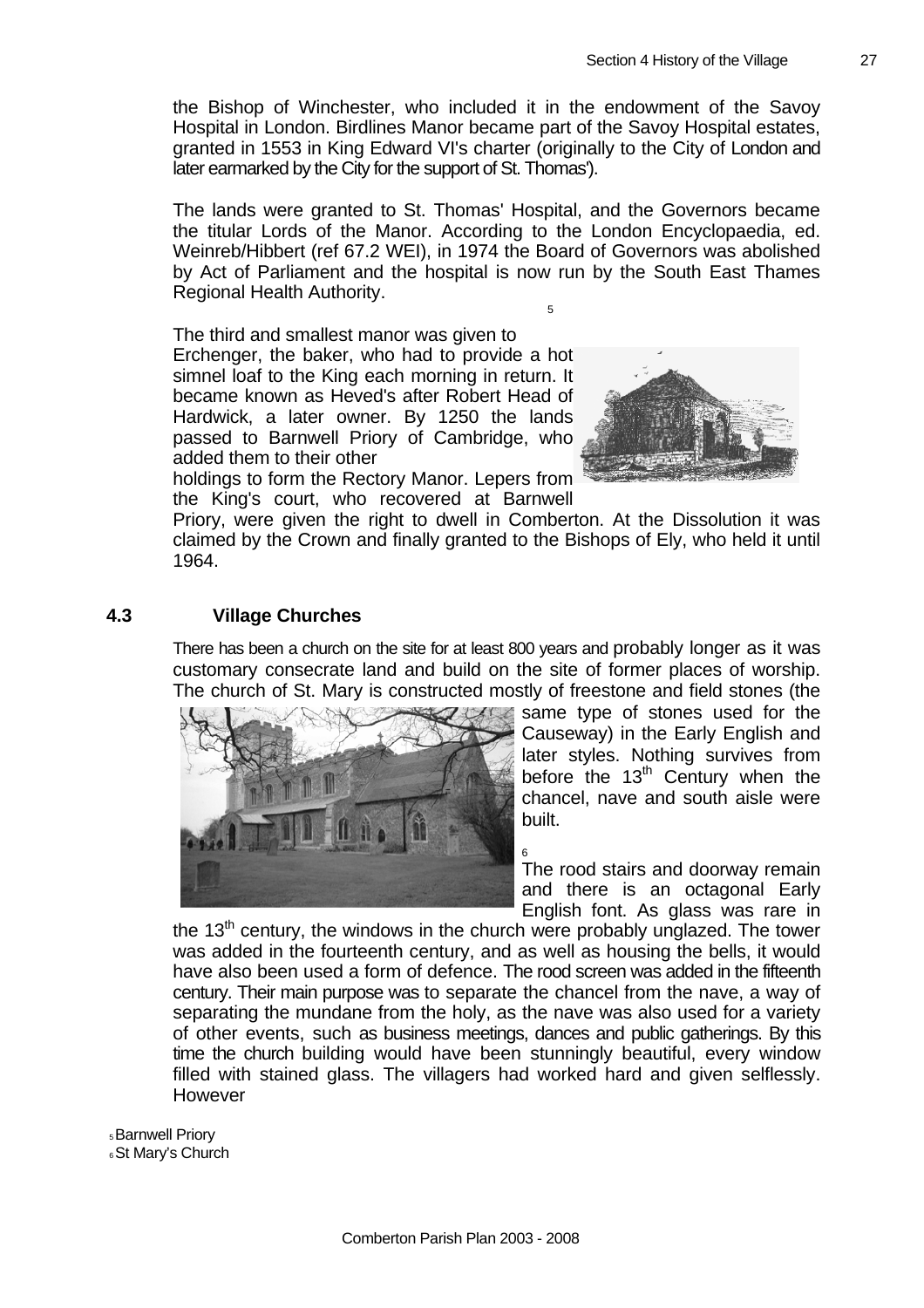they were about to see their hard work destroyed ruthlessly. In 1643 the parliament appointed a commission to destroy everything that offended the Puritans. Therefore, William Dowsing visited the church on March <sup>9th</sup> 1643 and this is the entry in his journal…

*'We brake downe a crucifix and 69 superstitious pictures we brake downe, and gave order to take downe 36 cherubims, and the steps to be taken down by March 25.'* 

It is therefore perhaps not surprising that the people of Comberton lost some of their love and pride for their church. In 1665 it is recorded that the village plough was kept in the church along with stones, lime and rubbish.

The church is recorded as being repaired in 1850 and restored in 1877-8 by the Ec clesiastical Commissioners and was again restored in 1884-5 Further restoration and renov ation has taken place the tower and t he bells more recently. 7



There is evidence of no n-conformist worship within the village. In 1851 th ey were meeting in a stable. In fact at one time there were two meeting places, one barn in West S treet and another in Barton Road (this one being dem olished some time between 1960-70.

Foster also worked with Eaden Lilley and Robert The Union Nonconformist (Baptist) chapel was erected in 1868 on a site given by G. E. Foster esq. (Of Foster's Bank, Sidney Street, Cambridge,



Sayle in 1840 to buy and hold in trust land for the YMCA). The union chapel was built with the aim of bringing together 'the dissenters'.

The non-conformists often had full services and enjoyed community events, such as picnics in the orchard behind Old Farm and magic lantern shows.

7 Font in S t Mary's Church 8 Baptist C hapel Green End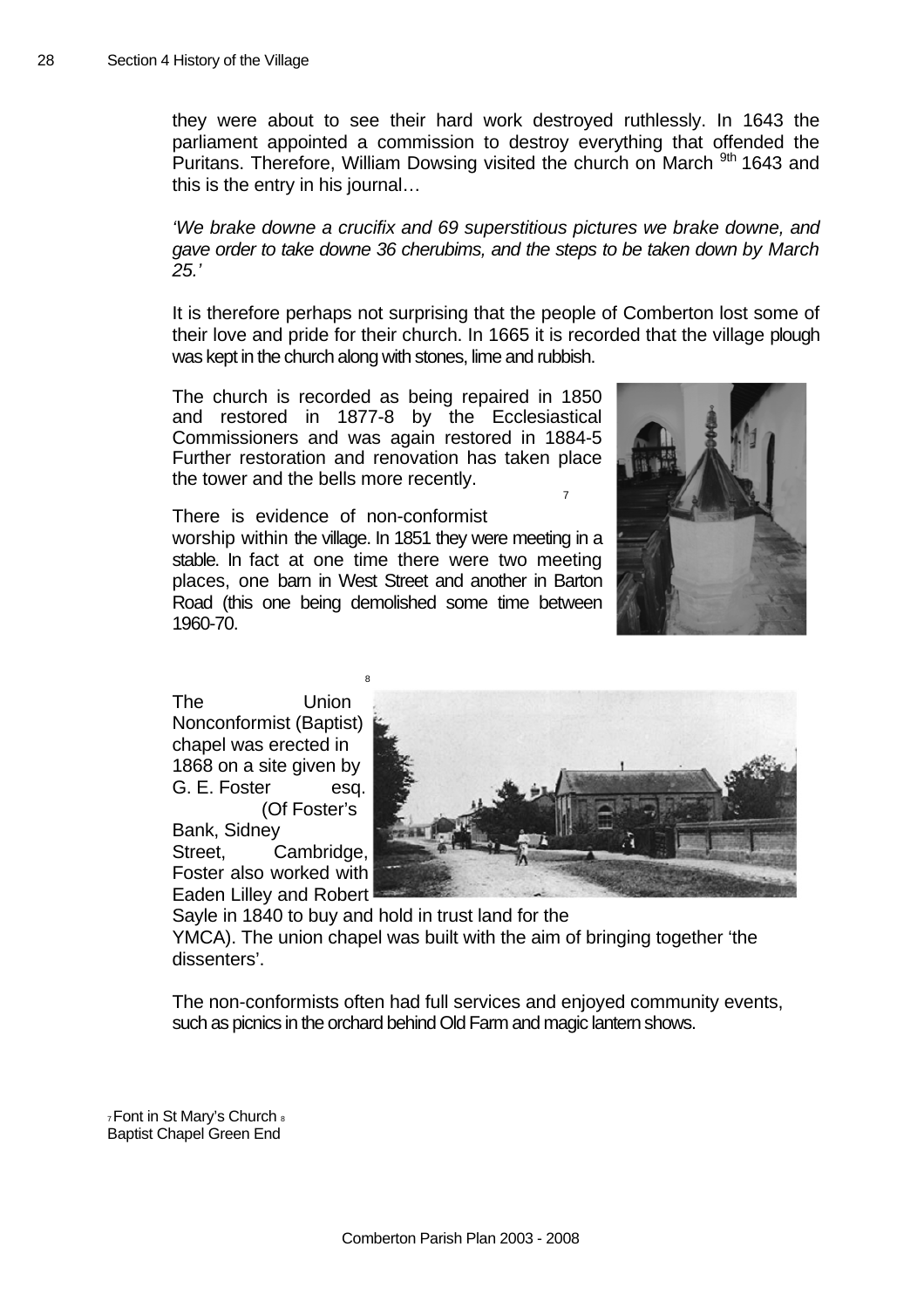### **4.4 The Villa ge Green**

An ancient stone cross once stood on the village green (1066 AD – 1539 AD) hence the name Cross Farm at the Cross Roads. 9



 $10$ 

On the green there was a turf maze which, when the National School was built in 1846, was in front of the main entrance and therefore became very worn down. In 1908 it was re-cut in the southwest corner of the playground, but when the school was extended in 1926 it was again in the way and was covered over to form the playground. The Maze or Mazles was circular 50ft across. The patterns separated with shingle, which the villagers renewed every 3 years. There was a trust deed that required that it was preserved, but, because of its close proximity to the school, it soon became trampled down, eventually being covered with tarmac! There is a similar maze at Hilton near Fenstanton, which is known to have been cut in 1600 to mark the restoration of the Monarchy and it is believed that the inspiration for the maze at Hilton came from Comberton as his brother-in-law Barron Britton lived here.

The village pond (originally referred to as the Horse pond for obvious reasons) was resurrected in 1953 as a Coronation Memorial. It was again restored in 1972 and again in 1996.

The Village sign was erected in 1978 to mark the Queen's Silver Jubilee (1977). This 2 sided sign depicts our village history. The herrings were traditionally given to the poor just before Easter. These were bought with income from the Herring field. Nowadays the income from that field is administered by The Herringfield Charity. The Mill on the other side depicts our relationship with agriculture; Comberton originally had 2 mills, one belonging to Merk's/Green's Manor and one to Burdeley's. The mill on 'Merk's/Green's' land was converted to steam in 1900 by Robert and William Beldam.

9 Turfmaze 10 Turf maze (diagrammatic)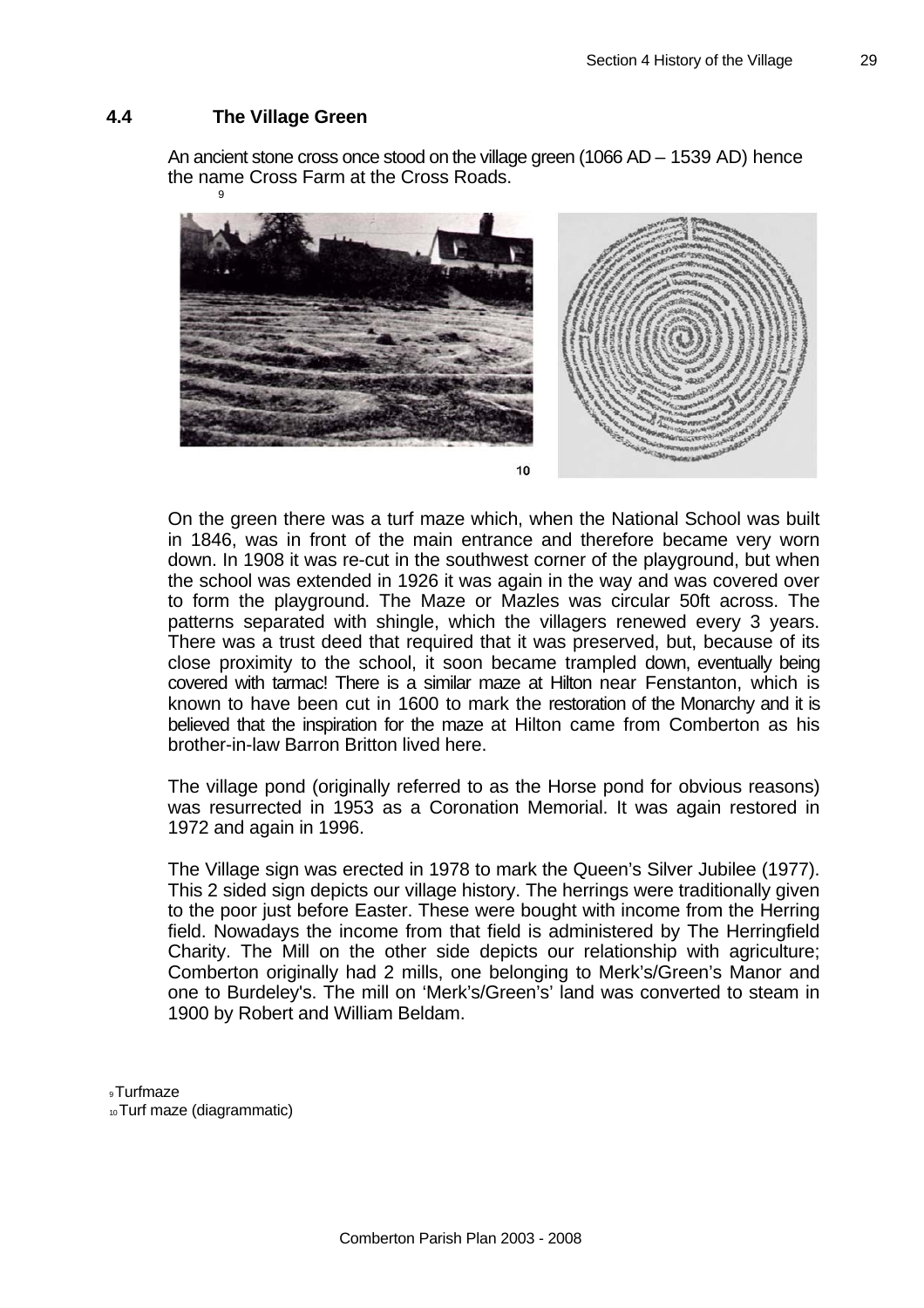# **4.5 Roads and tracks**

The earliest reference to Fox's Bridge (on the Royston Lane) is 1567, where it is named as Fox Holes Bridge.

By the sixteenth century the road from Cambridge was becoming increasingly important, and early seventeenth century road books show it as the main Cambridge to Oxford route. Its use did not decline until 1772 when the present A428 (St Neot's Road) was turnpiked, making a more direct route for through traffic.

## **4.6 Coprolite mining in Comberton**

What is a coprolite?

*Copro* means *"dung"* (from the Greek word *kopros).* The ending *"-lite"* is a common ending for fossil or mineral terms, coming from the Greek word *lithos,*  which means *stone.* The term coprolite was coined around 1830.

A miller named John Ball, of Burwell was one of the first people in the area to discover the where the work had spread to between 1868 and 1878. The old saying of *'where there's muck, there's brass'* was certainly true for the folk of Comberton that were importance of Coprolite. (He may have discovered that his turnips and veggies were growing with extraordinary liveliness and decided to dig up the soil to see what was underneath…we will never know what really happened.) But what is certain is that in 1851 he discovered the hard rounded fossils which were only a few feet below ground. He dug out a quantity and according to a fenland doctor, washed the clay off them and ground them to a powder in his windmill. He then treated the powder with an acid to make a fertiliser. Coprolites were found in Comberton in considerable abundance, lying near the surface of the soil. Two medieval earthworks just east of Comberton village were systematically destroyed in the coprolite diggings. The first was on Jaggard's Farm, just south of Bin Brook, where the work took place in 1864. The second was in the field northeast of the crossroads involved with the mining. But their source of wealth was short lived.

### **7 Field patterns in the <sup>6th</sup> Century 4**

Comberton consisted of 4 fields.

- The West Field Land to the west of the village including Birdlines Manor and the midsummer pasture
- The North Field Land from St Neots Road to North Brook
- including Midsummer Ground and Clay Pit Hill in the NE • The Stallow (Stallan) Field -Land from the road to Cambridge to Bourn Brook
- The Harborough Field -Land from Barton Road to North Brook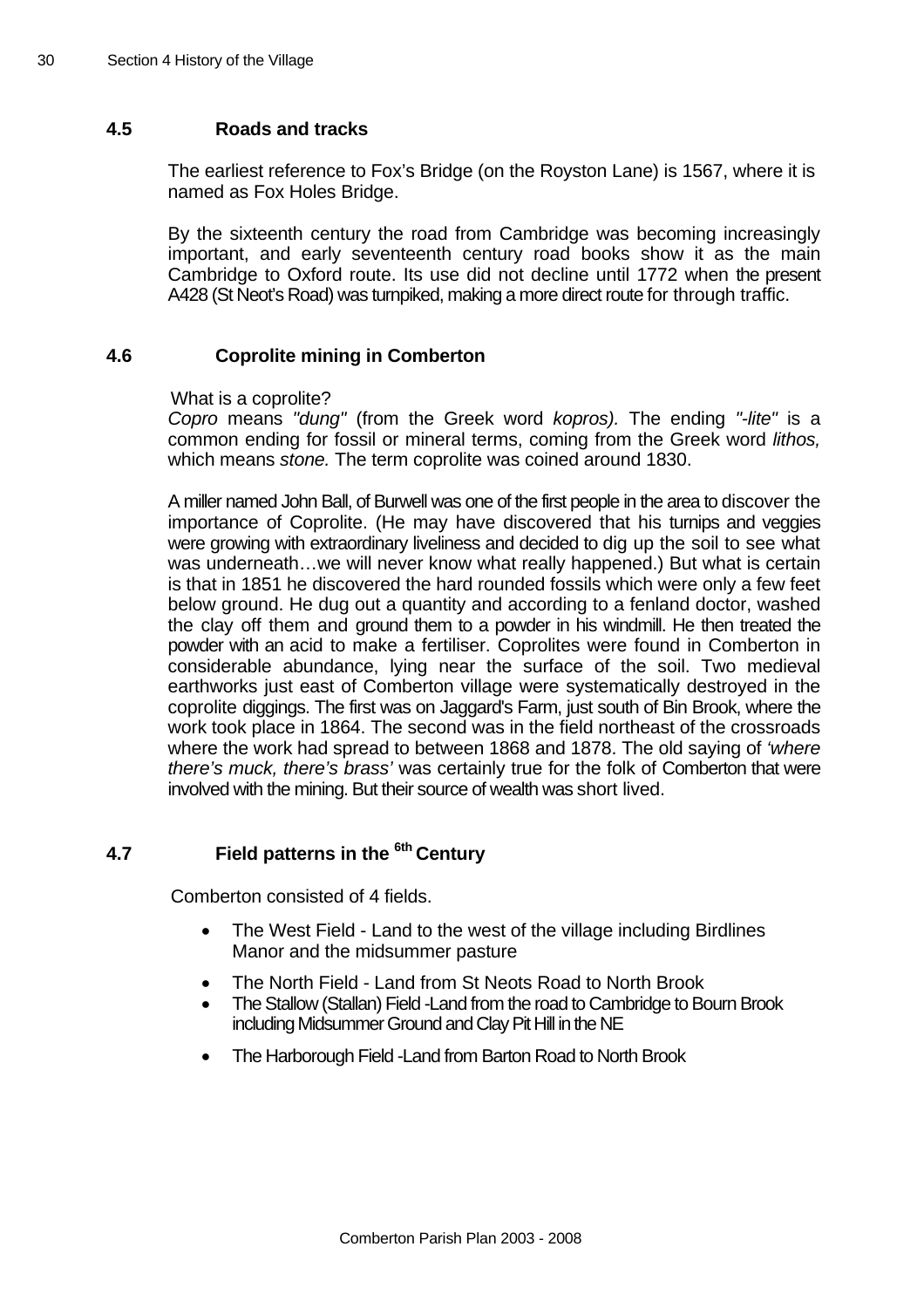At the time of the Enclosure Act all the land in these fields was reallocated in blocks so that the farmers had all their property together. In doing this many of the old roads and paths became unnecessary and they were closed and new ones created. By the Act, Lammings Lane, which ran through the Vicarage meadow was closed.

In September 1850 a fire destroyed a large Tithe Barn at Rectory Manor (Farm) home of William Bonnet; approx £1500 property was destroyed. This fire was described as an act of incendiary and there is some evidence that the fire reached the North door of the church.

Rectory Farm also was the home of the brewery and one can only suppose that this was in place at the time when the manor was occupied by the monks of Barnwell Priory.

#### **4.8 Village occupations and population trends**

In 1851, the village had a population of 548 and there was a shoemaker, butcher, baker, bricklayer, harness maker. But by 1916, the population had fallen to around 440. However, Comberton employed a boot repairer, carpenter, cow-keeper, butcher, cattle dealer, 4 publicans, 2 carriers, grocer, post mistress, beer retailer, sadler, miller, tailor, dressmaker, draper, blacksmith and a mineral water retailer.

 $11$ 

Doctor until 1961. There is no record of a district nurse in the village until the arrival of Ruby Crisp, who moved to Comberton in 1926. Ruby lodged at Old Farm in Green End until she married Percy Prior (9th June 1934 - St Mary's Church, Comberton). After her wedding Ruby moved to Woottens Farm (36 Barton Road) and continued to work as the district nurse and midwife. In 1937 Ethel Missen (who trained with Ruby Crisp in London) arrived in the village. Ethel lodged and worked with Ruby until she was established. There is no record of a

Modes of transport were rapidly changing and the village was moving with the times. In 1929 Charter Brothers were trading as Cycle agents and the village had a cycle maker, Mr Brown, at the old Malthouse, now a garage at the crossroads. Pop 514



1937, the multi talented Parish Clerk, Mr Warboys was also a builder and the village undertaker. Between the first and second world wars there was a need for further housing, resulting in the local authority housing on Barton Road.

By 1961, there had been further development with the creation of Bush Close and further development along Barton Road, The population reflects this, as it had risen to 812.

Defined as a centre for rural growth, the village grew rapidly in the late 1960's with the creation of the estate around Harbour Avenue, often referred by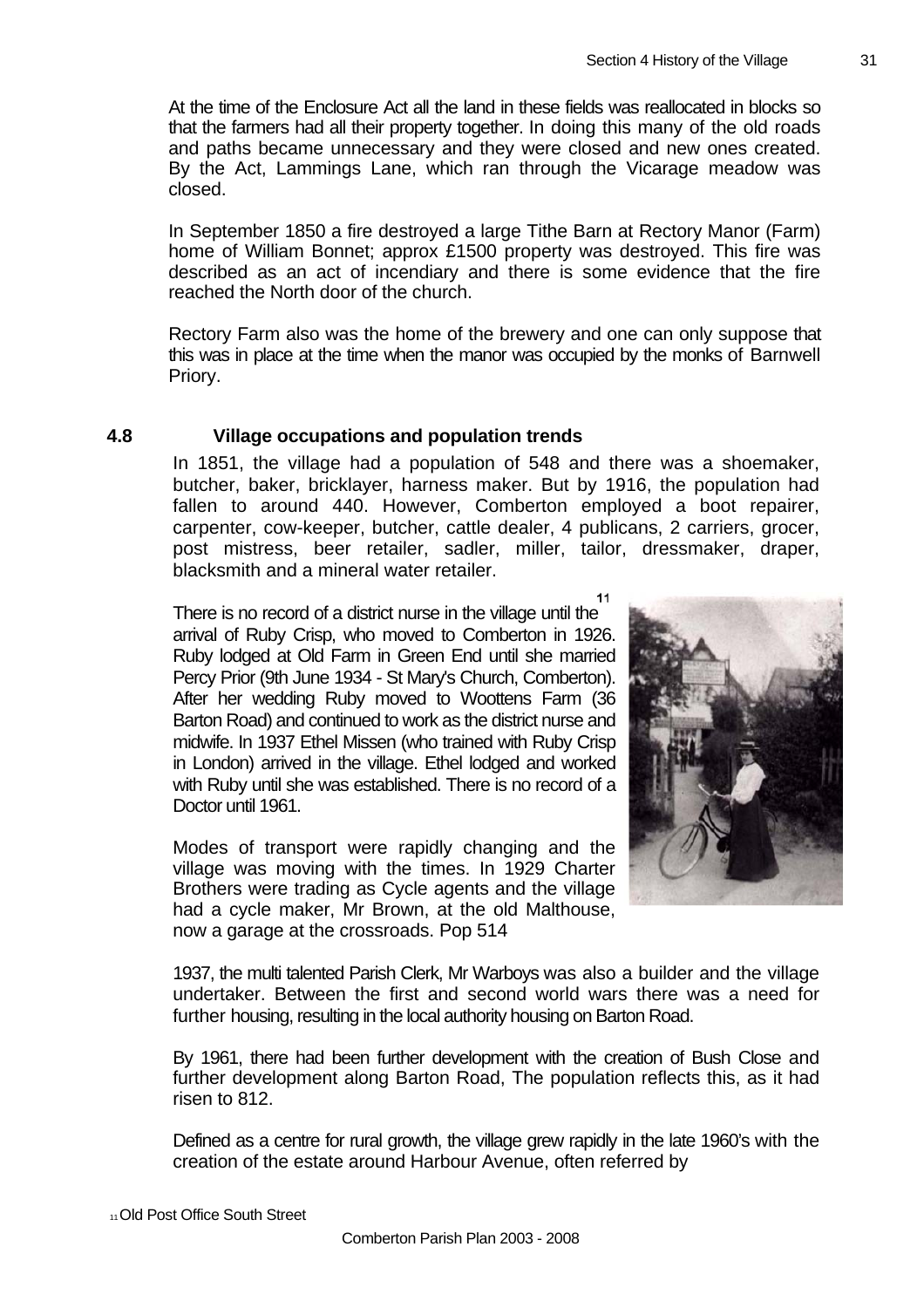locals as The Janes Estate, after the builders. Following this, the population rose to 1,650.

Further development in the mid seventies, which according to planners would spread out the development of the village, again this increased the population to 2,400. 12



13



12 National School Comberton <sup>13</sup> The Caus eway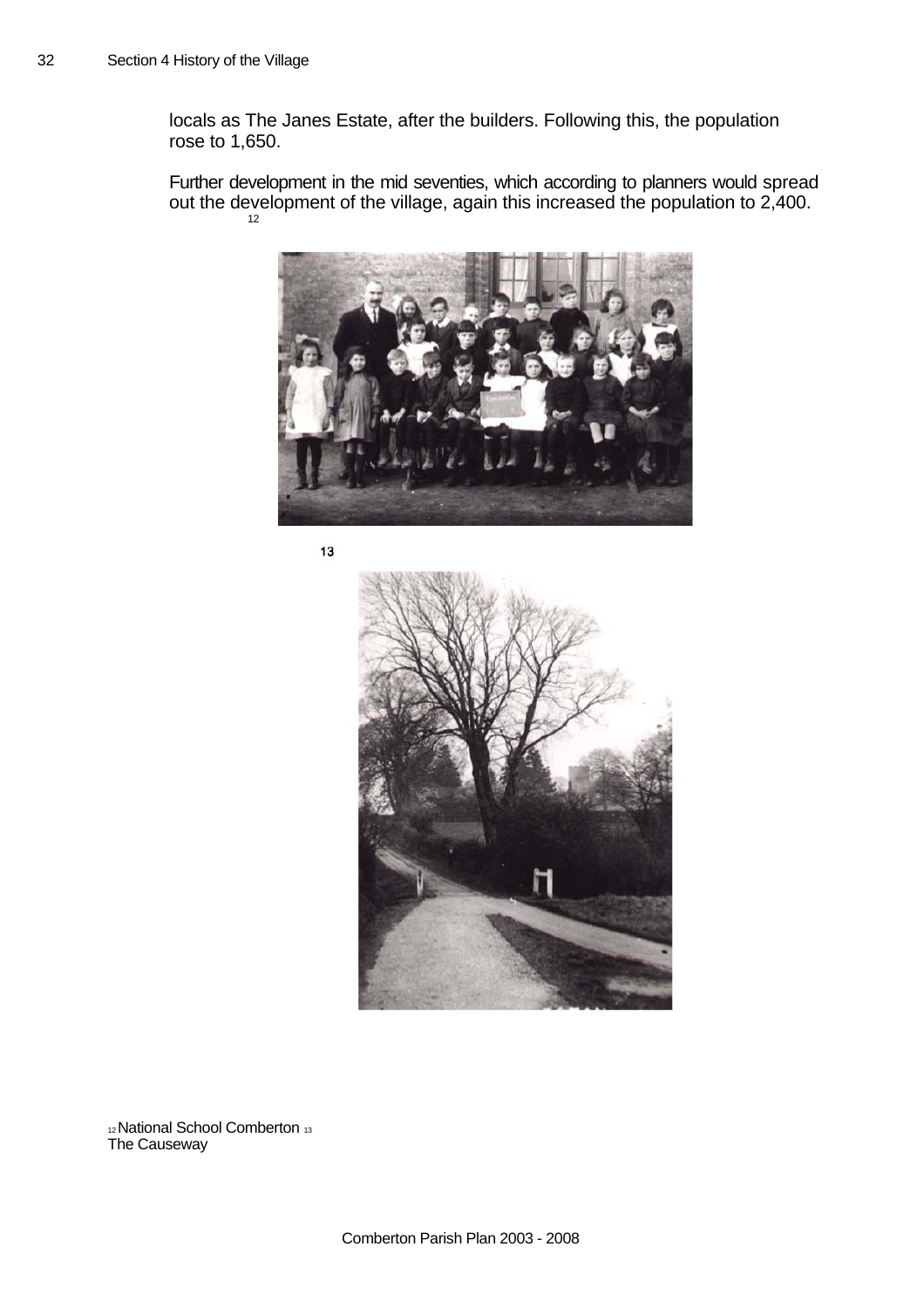

 $14$ 

14 Barton Road